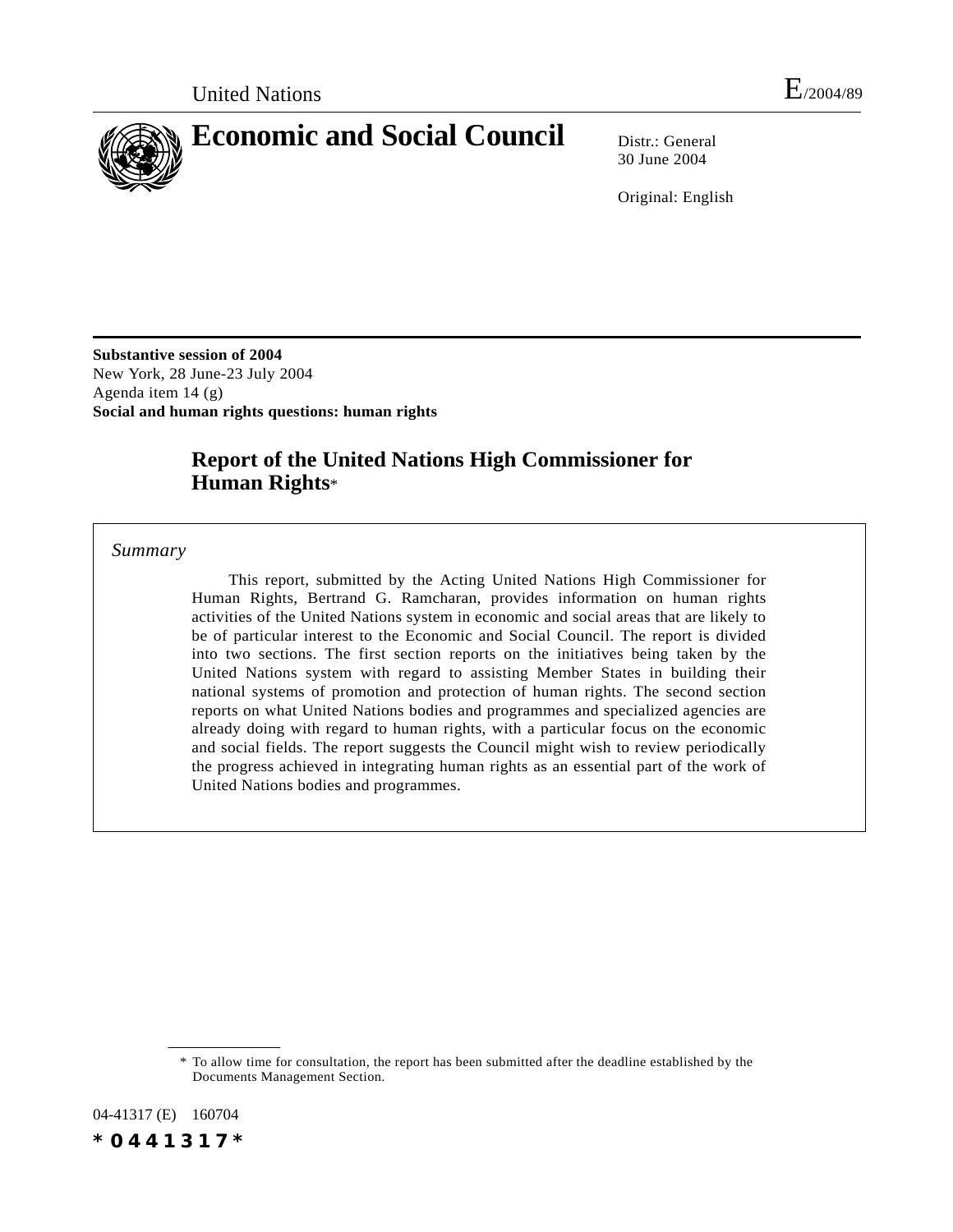#### **E/2004/89**

# Contents

|      |                                                     |                                                                                 | Paragraphs | Page           |
|------|-----------------------------------------------------|---------------------------------------------------------------------------------|------------|----------------|
| I.   |                                                     |                                                                                 |            | 3              |
| II.  | Support to strengthen capacity at the country level |                                                                                 | $6 - 17$   | $\overline{4}$ |
|      | A.                                                  |                                                                                 | $7 - 14$   | $\overline{4}$ |
|      | <b>B.</b>                                           |                                                                                 | $15 - 17$  | 6              |
| III. |                                                     | Efforts of United Nations bodies and programmes and the specialized agencies to | $18 - 71$  | 7              |
|      | А.                                                  | Department of Economic and Social Affairs of the Secretariat                    | $18 - 21$  | 7              |
|      | <b>B.</b>                                           | United Nations Conference on Trade and Development                              | $22 - 23$  | 8              |
|      | $\mathcal{C}$ .                                     |                                                                                 | $24 - 27$  | 8              |
|      | D.                                                  |                                                                                 | $28 - 32$  | 9              |
|      | E.                                                  |                                                                                 | $33 - 37$  | 10             |
|      | F.                                                  |                                                                                 | 38         | 11             |
|      | G.                                                  | United Nations Human Settlements Programme (UN-Habitat)                         | $39 - 40$  | 12             |
|      | $H_{\cdot}$                                         | Joint United Nations Programme on HIV/AIDS (UNAIDS)                             | $41 - 46$  | 13             |
|      | Ι.                                                  |                                                                                 | $47 - 48$  | 13             |
|      | J.                                                  |                                                                                 | $49 - 55$  | 14             |
|      | Κ.                                                  | Food and Agriculture Organization of the United Nations                         | $56 - 60$  | 15             |
|      | L.                                                  | United Nations Educational, Scientific and Cultural Organization                | $61 - 67$  | 16             |
|      | M.                                                  |                                                                                 | $68 - 71$  | 17             |
| IV.  |                                                     |                                                                                 | $72 - 75$  | 18             |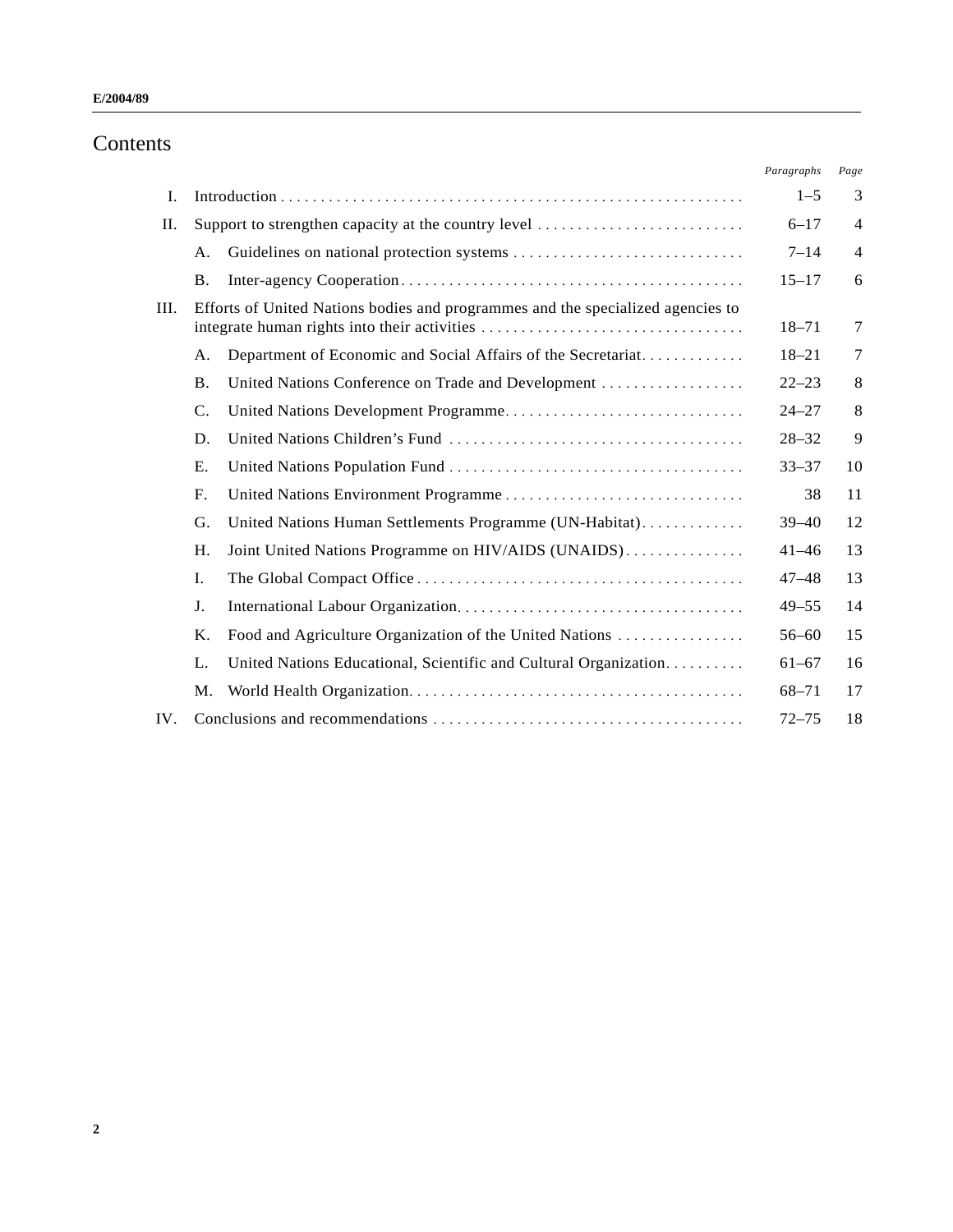# **I. Introduction**

1. Article 55 of the Charter of the United Nations states that the Organization shall, "with a view to the creation of conditions of stability and well-being which are necessary for peaceful and friendly relations among nations based on respect for the principle of equal rights and self-determination of peoples", "promote … universal respect for, and observance of, human rights and fundamental freedoms for all without distinction as to race, sex, language, or religion". Article 62.2 of the Charter also states that the Economic and Social Council may make recommendations for the purpose of promoting respect for, and observance of, human rights and fundamental freedoms for all.

2. The Council is responsible for implementing the aims of the Organization under Article 55, and it coordinates the work of the 14 United Nations specialized agencies, 10 functional commissions and five regional commissions, as well as receiving reports from 11 United Nations funds and programmes and issuing policy recommendations to the United Nations system and to Member States. The Council can promote respect for human rights throughout its different areas of responsibility, including its coordination function. In accordance with the Charter of the United Nations, human rights should be integrated throughout the United Nations system. Promoting respect for human rights through all United Nations activities will best ensure the elimination of discrimination and the protection of all human rights for all individuals and peoples worldwide. As a set of internationally recognized norms, United Nations human rights standards protect the values underpinning sustainable development, placing the individual at the centre of human activity.

3. The Vienna Declaration and Programme of Action adopted by the World Conference on Human Rights in 1993 reaffirmed that "the promotion and protection of all human rights and fundamental freedoms must be considered as a priority objective of the United Nations in accordance with its purposes and principles, in particular the purpose of international cooperation" (Part I, para. 4) and that "there is a need for States and international organizations, in cooperation with nongovernmental organizations, to create favourable conditions at the national, regional and international levels to ensure the full and effective enjoyment of human rights" (Part I, para. 13). In addition, the World Conference recommended "increased coordination in support of human rights and fundamental freedoms within the United Nations system" (Part II, sect. A, para. 1).

4. Significant progress has been achieved in that regard after the examination of the implementation of the Vienna Declaration and Programme of Action at the coordination segment of the substantive session of the Economic and Social Council of 1998; updated information was provided to the Council the following year to allow it to reflect on its role in that regard. The present report seeks to provide further update to the Council, noting that in 2000, Member States rededicated themselves, in the Millennium Declaration, to "respect for human rights and fundamental freedoms, respect for the equal rights of all without distinction as to race, sex, language or religion and international cooperation in solving international problems of an economic, social, cultural or humanitarian character" (sect. I, para. 4). They promised to "spare no effort to promote democracy and strengthen the rule of law, as well as respect for all internationally recognized human rights and fundamental freedoms, including the right to development" (sect. V, para. 24) and resolved, inter alia, "[t]o strengthen the capacity of all our countries to implement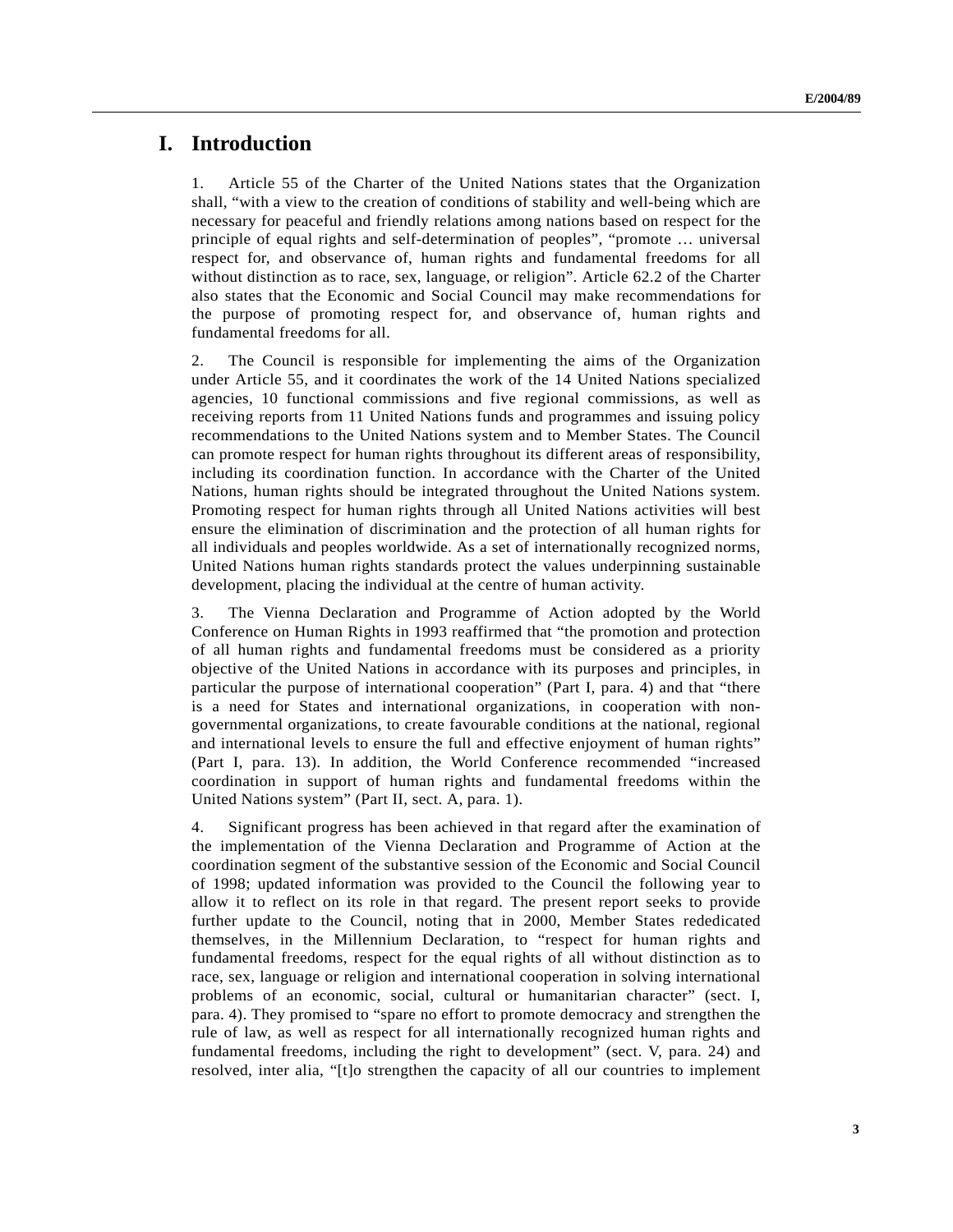the principles and practices of democracy and respect for human rights" (sect. V, para. 25).

5. The role of the United Nations High Commissioner for Human Rights is to help promote and protect all human rights, economic, social and cultural, and civil and political. The Office of the United Nations High Commissioner for Human Rights (OHCHR) does this in part by seeking to contribute to the efforts of the principal organs of the United Nations. This report, submitted by the Acting High Commissioner for Human Rights, Bertrand G. Ramcharan, provides information on human rights activities of the United Nations system in economic and social areas that are likely to be of particular interest to the Council. Given that focus, the report does not include the human rights activities of organizations working in the humanitarian field. The report is divided into two sections. The first section reports on the initiatives being taken by the United Nations system with regard to the recommendation of the Secretary-General's reform programme related to assisting Member States in building their national systems of promotion and protection of human rights. The second section reports on what United Nations bodies and programmes and specialized agencies are already doing with regard to human rights, with a particular focus on the economic and social fields.

# **II. Support to strengthen capacity at the country level**

6. In paragraphs 25 and 26 of the Millennium Declaration, Member States resolved to strengthen their capacity at the country level to implement the principles and practices of human rights, including minority rights, the rights of women, the rights of children and the rights of migrants. In his report entitled "Strengthening of the United Nations: an agenda for further change" (A/57/387 and Corr.1), the Secretary-General noted that building strong human rights institutions at the country level is what in the long run would ensure that human rights are protected and advanced in a sustained manner. In accordance with General Assembly resolution 57/300, concerted efforts are under way to provide an integrated and consistent response to Member States that request support in strengthening their national human rights promotion and protection systems. This part of the report focuses on progress in two related areas, namely: (a) the development of guidelines on national protection systems, based on information from Member States; and (b) implementation of the Secretary-General's second United Nations reform plan.

#### **A. Guidelines on national protection systems**

7. The objective of a national system for the promotion and protection of human rights is to ensure sustainable respect for these rights. The High Commissioner, in his annual report to the Commission on Human Rights in 2003, proposed to issue "a short guideline on the concept of a national protection system and to invite every Government to make a brief submission of no more than three pages on the elements of its national protection system" (E/CN.4/2003/14, para. 16).

8. The High Commissioner informed the Commission that the national presentations would be compiled and submitted to an expert group consisting of a representative of each of the then six main human rights treaty bodies which he would ask to study the presentations and make a general analysis together with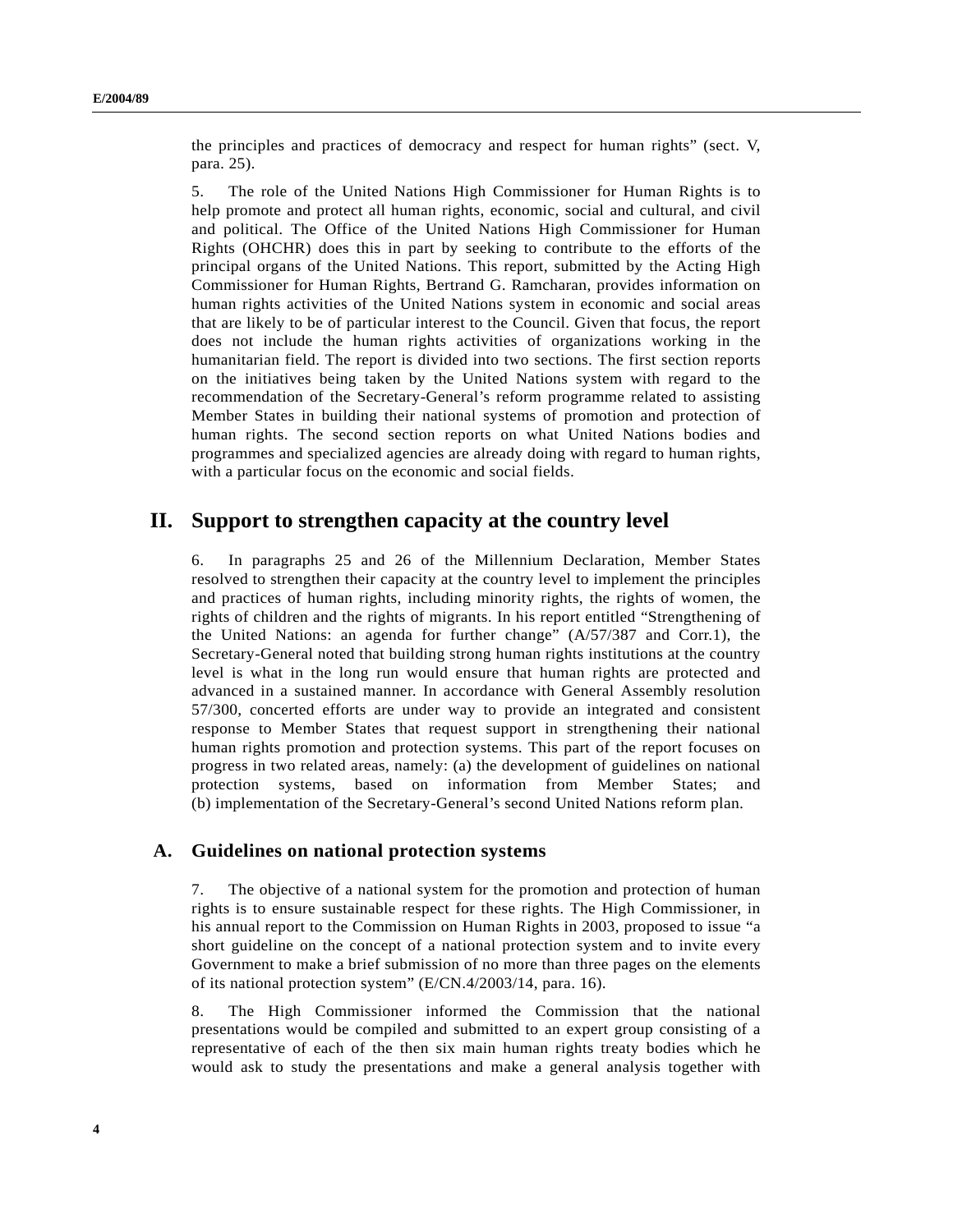recommendations. The ultimate aim of the exercise would be to identify areas in which, at the request of the Government concerned, the international community could assist in strengthening the national protection system, in whole or in part. Furthermore, the programme of technical cooperation for human rights, based on interagency contributions, would be drawn upon to be of practical assistance (para. 16).

9. The presentations and the analysis of the experts would be published in a consolidated volume and the exercise would be repeated every three years. In this way, there would be a global presentation of efforts for the protection of human rights at the national level focusing on constructive cooperation, thereby contributing to confidence-building in the human rights area.

10. A synthesis of replies by 31 Member States in response to the questionnaire sent by OHCHR in response to the High Commissioner's initiative is contained in the report of the Acting High Commissioner to the Commission at its sixtieth session (E/CN.4/2004/12/Add.3).

11. Generally, a national protection system consists of legislation, institutions, procedures and actors designed to ensure that human rights are respected, protected and fulfilled. As the responses suggest, such systems may vary from country to country and different components may exist in different situations. However, a number of essential elements can be identified, including:

(a) A constitutional and/or legislative human rights framework that reflects international human rights standards;

(b) Effective institutions to promote and protect human rights, including parliaments, representative government at central and local levels, the administration of justice (a fully functioning judiciary, law enforcement, penitentiaries, courts, etc.) and an independent human rights body, such as a national human rights institution and/or ombudsperson;

(c) Procedures ensuring effective implementation of human rights, including avenues of redress for individuals who are holders of human rights, and an open, democratic and participatory decision-making process for the formulation of national development programmes and policies based on human rights principles;

(d) Programmes and policies for awareness-raising in relation to human rights such as human rights education and human rights training among public officials and the general public, including children and students;

(e) The existence of a vibrant democratic civil society (including a free and active independent media).

12. It is strongly hoped that more Member States will reply to the questionnaire so as to further enrich the concept and analysis of national protection systems. It is proposed that the OHCHR convene the expert group mentioned above, which would consist of one expert from each of the human rights treaty bodies, to analyse further the replies received and offer general recommendations on strengthening national protection systems.

13. In parallel, the concept of national protection systems is being discussed at the annual meeting of the special procedures of the Commission as well as at the meeting of the Board of Trustees of the Voluntary Fund for Technical Cooperation in the field of Human Rights. Furthermore, as highlighted in the sections below,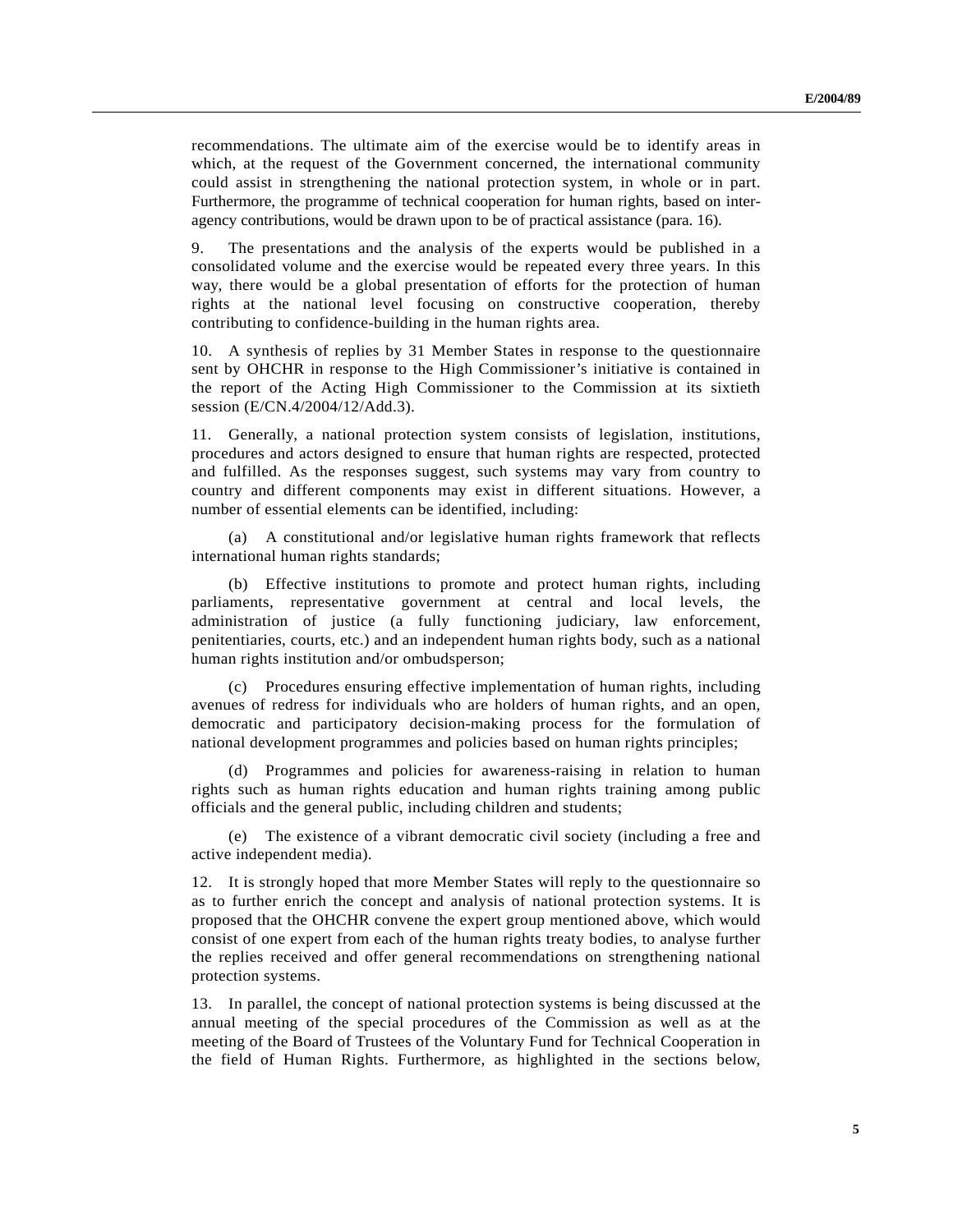cooperation will be intensified with United Nations partners on the provision of support to Member States, at their request, for the strengthening of national human rights protection systems.

14. The consideration of national protection systems is closely related to the work of the treaty bodies in monitoring the implementation of the international human rights treaties at the national level. It underpins recent efforts by the treaty bodies to ensure more effective follow-up to their concluding observations, and is reflected in the guidelines on an expanded core document for reporting to all treaty bodies, which was discussed at the third inter-committee meeting and sixteenth meeting of chairpersons of human rights treaty bodies in June 2004.

#### **B. Inter-agency cooperation**

15. Pursuant to the request of the Secretary-General to "develop and implement a plan, in cooperation with the United Nations Development Group and the Executive Committee on Humanitarian Affairs to strengthen human rights-related United Nations actions at the country level" (A/57/387, chap. II, sect. B, action 2), OHCHR, in cooperation with the United Nations Development Group and the Executive Committee on Humanitarian Affairs, prepared and adopted a plan of action entitled "Strengthening human rights-related United Nations action at country level: national human rights promotion and protection systems". The main goal of the plan is to develop the capacity of the United Nations to support the efforts of interested Member States, at their request in establishing and strengthening national human rights promotion and protection systems consistent with international human rights norms and principles.

16. Towards this end, the plan seeks to ensure that human rights will be integrated into the United Nations joint analysis and programmes of the national development and humanitarian situations, namely the common country assessment, the United Nations Development Assistance Framework, the Consolidated Appeal Process and the Common Humanitarian Action Plan. It recognizes the importance of strengthening the linkages between human rights, human development and humanitarian action through training and other activities and to enhance the quality and coherence of United Nations support to national human rights promotion and protection systems through the delivery of United Nations joint programmes.

17. The United Nations country teams have been playing an important role in supporting national systems for the promotion and protection of human rights, and in contributing to the work of the United Nations human rights mechanisms in the reporting and follow-up processes. The outcomes of the second Inter-Agency Workshop in May 2003 advanced the United Nations system's understanding of the implications of human rights-based approaches to development. During 2003, United Nations country teams and Government counterparts made noticeable efforts to integrate human rights dimensions in their analysis of development challenges and programming processes. In 2004, OHCHR is undertaking a review of rightsbased common country assessments and United Nations Development Assistance Frameworks with a view to identifying trends, good practices and lessons learned. OHCHR has developed training modules to enhance the human rights knowledge of United Nations country teams. The modules were piloted in five countries in 2003, in cooperation with the United Nations System Staff College.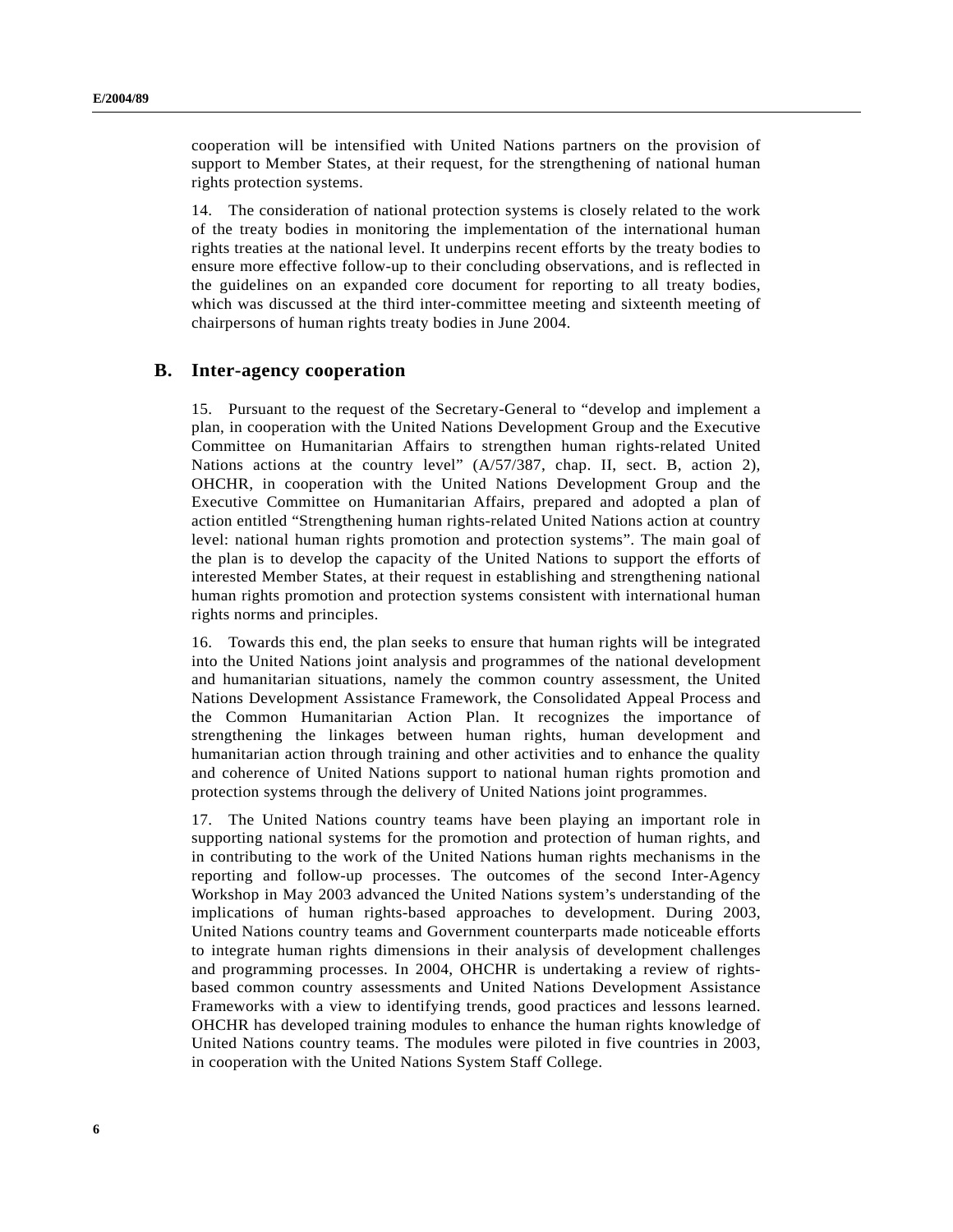# **III. Efforts of United Nations bodies and programmes and the specialized agencies to integrate human rights into their activities**

#### **A. Department of Economic and Social Affairs of the Secretariat**

18. The Department of Economic and Social Affairs plays an important role in the promotion and protection of human rights. It is mandated to work on three areas related to human rights.

19. First, its Division for the Advancement of Women supports the realization of women's human rights as the substantive secretariat of the Commission on the Status of Women, which drafted the Convention on the Elimination of All Forms of Discrimination against Women and its Optional Protocol. The Commission regularly examines women's enjoyment of their human rights, especially in the follow-up to and implementation of the Platform for Action adopted by the Fourth World Conference on Women in 1995. The Division also services the Committee on the Elimination of Discrimination against Women, the treaty body set up under the Convention, and implements a technical cooperation programme aimed at capacitybuilding for States parties, in cooperation with regional commissions or other bodies of the United Nations system whenever possible. Collaboration between the Division and OHCHR is facilitated by an annual joint work plan which is submitted to the Commission on the Status of Women and the Commission on Human Rights. Under the joint work plan, the two offices implement a range of activities in support of the human rights of women and the mainstreaming of gender perspectives in all human rights activities. Special emphasis is placed on ensuring that the work of the Committee is fully taken into account by other human rights mechanisms, especially human rights treaty bodies.

20. Second, the Division of Social Policy and Development acts as the substantive secretariat of the Ad Hoc Committee established by the General Assembly to consider proposals for a comprehensive and integral international convention to promote and protect the rights and dignity of persons with disabilities. The Division works in close cooperation with OHCHR in providing support to the work of the Ad Hoc Committee. It also provides assistance and support to the Special Rapporteur on disability of the Commission on Social Development, whose task is to monitor the implementation of the United Nations Standard Rules for the Equalization of Opportunities of Persons with Disabilities and to advance the status of people with disabilities throughout the world.

21. Finally, the Department has served as the host agency for the secretariat of the Permanent Forum on Indigenous Issues, established by the Economic and Social Council in resolution 2000/22 with a broad mandate that spans culture, economic and social development, the environment, education, health and human rights. The Permanent Forum has focused much of its preliminary work on the mainstreaming of indigenous issues across the United Nations system and, in particular, is pursuing a broad coordinated, cross-system approach to human rights issues, as well as to promote the delivery of services through a rights-based approach. In pursuing its mandate, the Permanent Forum is required to provide expert advice and recommendations on indigenous issues to the Council and to the programmes, funds and agencies of the United Nations system, to raise awareness and coordinate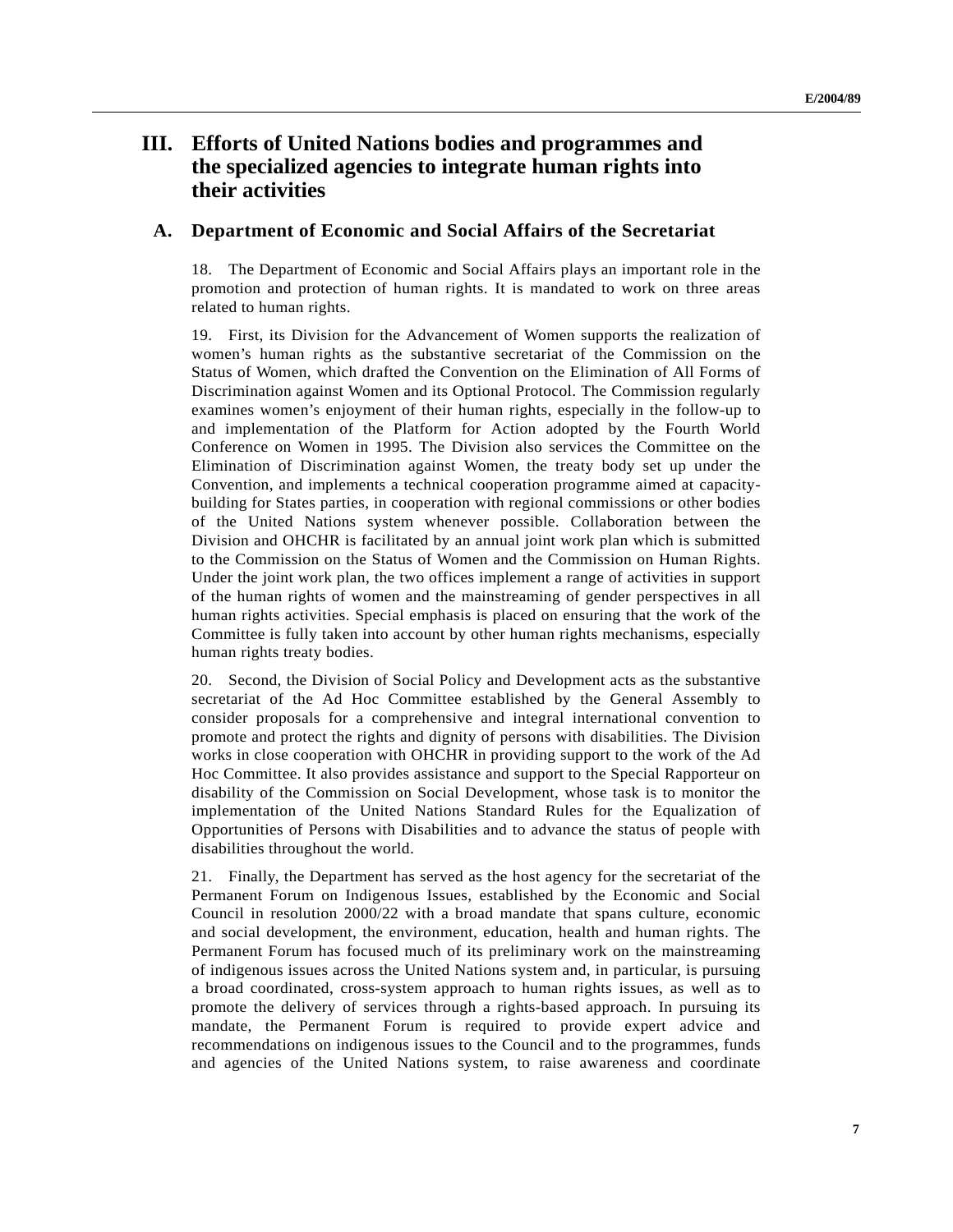activities related to indigenous issues within the United Nations system, as well as to disseminate information on indigenous issues. The Permanent Forum meets for 10 days each year, and the annual sessions are a nodal point of catalytic actions and contacts at all levels regarding indigenous issues, with ripple effects across the international system throughout the year and beyond.

#### **B. United Nations Conference on Trade and Development**

22. While the United Nations Conference on Trade and Development (UNCTAD) has no specific programme dealing with human rights, the organization has recently assisted human rights bodies and promoted human rights in a number of ways. UNCTAD has assisted in the process of providing information to and reviewing reports of the High Commissioner for Human Rights on issues relating to globalization. UNCTAD has also assisted human rights bodies through the participation of its Secretary-General, Rubens Ricupero, in the high-level segment of the Working Group on the Right to Development on "International trade and the right to development", which took place on 10 and 11 February 2004.

23. UNCTAD has also promoted the conceptual development of the links between human rights and economic processes in the area of trade and gender. It is the lead agency in the inter-agency task force on trade and gender which in June 2004 published a book, *Trade and Gender: Opportunities and Challenges for Developing Countries*. Chapter 9, "The impact of WTO rules on the pursuit of gender equality", prepared by UNCTAD staff, considers the promotion of gender equality as a human right in the context of World Trade Organization law. OHCHR also contributed chapter 10, entitled "Human rights, gender and trade: a legal framework".

#### **C. United Nations Development Programme**

24. Since 1998, when the United Nations Development Programme (UNDP) published its policy statement on development and human rights, "Integrating human rights with sustainable human development", the promotion and protection of human rights has increasingly been integrated into different dimensions of its work. The fact that about 50 UNDP country offices reported activities in this field in 2000- 2001 is a good indicator of this process.

25. The work of UNDP in this field falls broadly into four areas. First, UNDP supports national efforts to respect, protect and fulfil human rights. In this context, relevant activities include human rights awareness-raising and training, development of national human rights policy and programming frameworks, assistance in strengthening the human rights capacities of government departments, and establishing and strengthening national human rights institutions. Second, UNDP cooperates with the international human rights system, through interaction with the United Nations human rights treaty body system, participation in meetings of the Commission on Human Rights and its subsidiary organs and working groups, and in a growing number of cases at the national level advocating for the ratification of (or removal of reservations to) international human rights treaties and for their effective implementation.

26. Third, UNDP promotes the application of a human rights-based approach to development. Relevant activities in this regard include: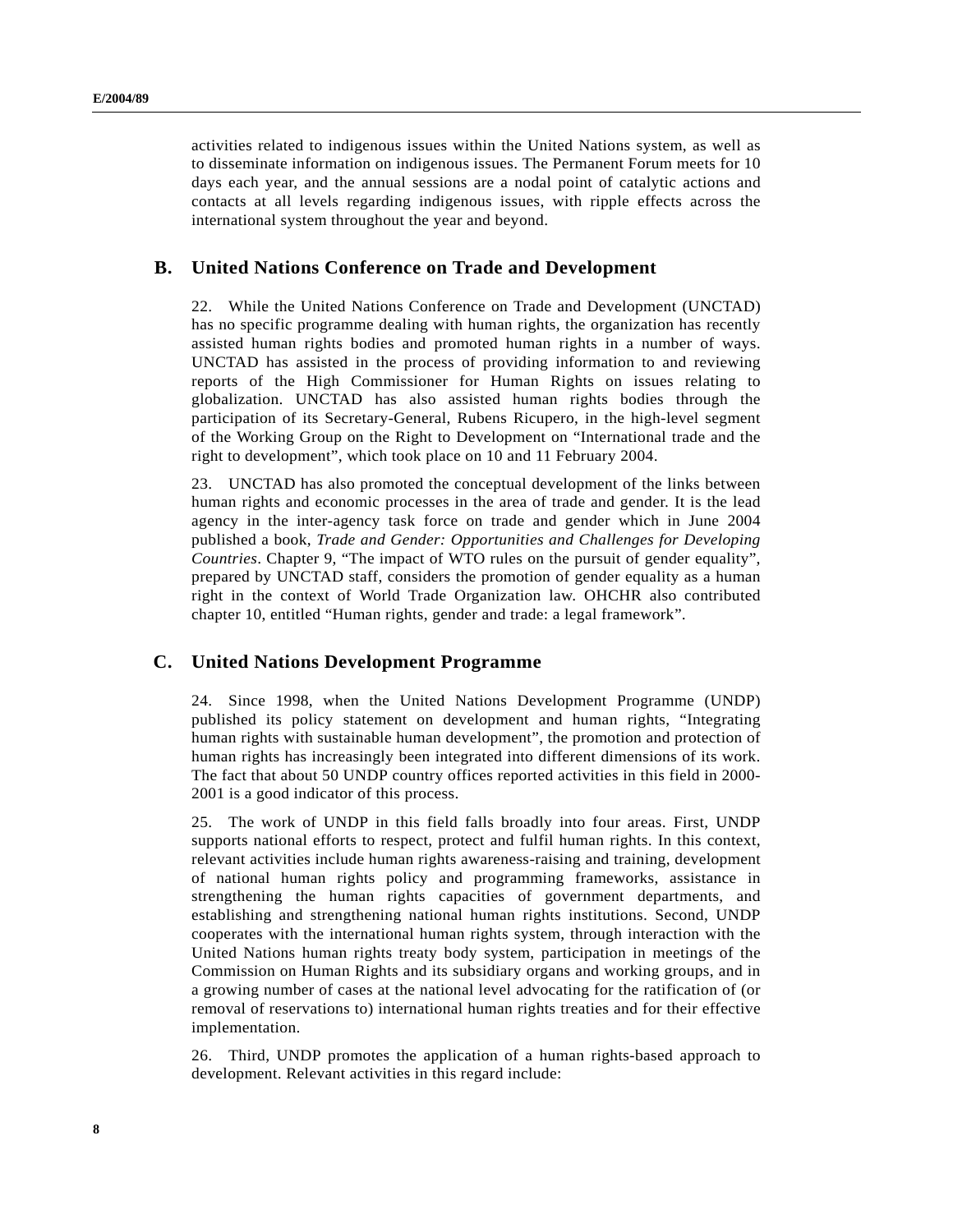(a) The development and pilot testing of rights-based programming methodologies under the joint UNDP/OHCHR human rights strengthening programme;

(b) The expansion of networks of practitioners applying rights-based programming approaches in programme areas such as access to justice, poverty reduction and decentralized governance;

(c) The continuation of the "Human Rights Talk" (HuRiTALK) e-discussion network on human rights and development programming;

(d) The leadership of the Stamford Workshop and the promotion of a consistent United Nations system-wide approach to rights-based programming through training courses and strengthening human rights expertise within UNDP Sub-Regional Resource Facilities and the Oslo Governance Centre.

27. Fourth, UNDP has continued its role in policy development and practice guidance. A significant number of policy statements and practice notes have been completed since 2003 or are under way, both within and beyond HURIST, in such areas as poverty reduction and human rights, decentralized governance and human rights, land rights, minority rights, and guidelines for the review of UNDP country programmes from a human rights perspective.

#### **D. United Nations Children's Fund**

28. The mission statement of the United Nations Children's Fund (UNICEF), adopted in 1996, makes clear that the Convention on the Rights of the Child is the Fund's guiding frame of reference. The Convention on the Elimination of All Forms of Discrimination against Women and other human rights treaties also provide a legal foundation for the principles that guide its work. The Mission Statement further affirms that the organization "aims, through its country programmes of cooperation, to promote the equal rights of women and girls and to support their full participation in the political, social and economic development of their communities".

29. The human rights-based approach to programming, formally adopted in 1998, provides guidance on how human rights principles and, more specifically, the Convention on the Rights of the Child shall guide the conceptual and operational framework for the development of a UNICEF country programme of cooperation. This means that UNICEF cooperation at country, regional and global levels includes:

(a) Assisting Governments and civil society to continuously assess and analyse the situation of children and women in order to ensure that policies, national and subnational plans and budgets adequately reflect the necessary attention to children and women's rights;

(b) Ensuring that all children, in particular the most vulnerable, the marginalized, the excluded and the discriminated against, are taken into account;

(c) Strengthening, through technical, material and financial assistance, the capacities of Governments, civil society organizations and communities to discharge their duties in relation to children;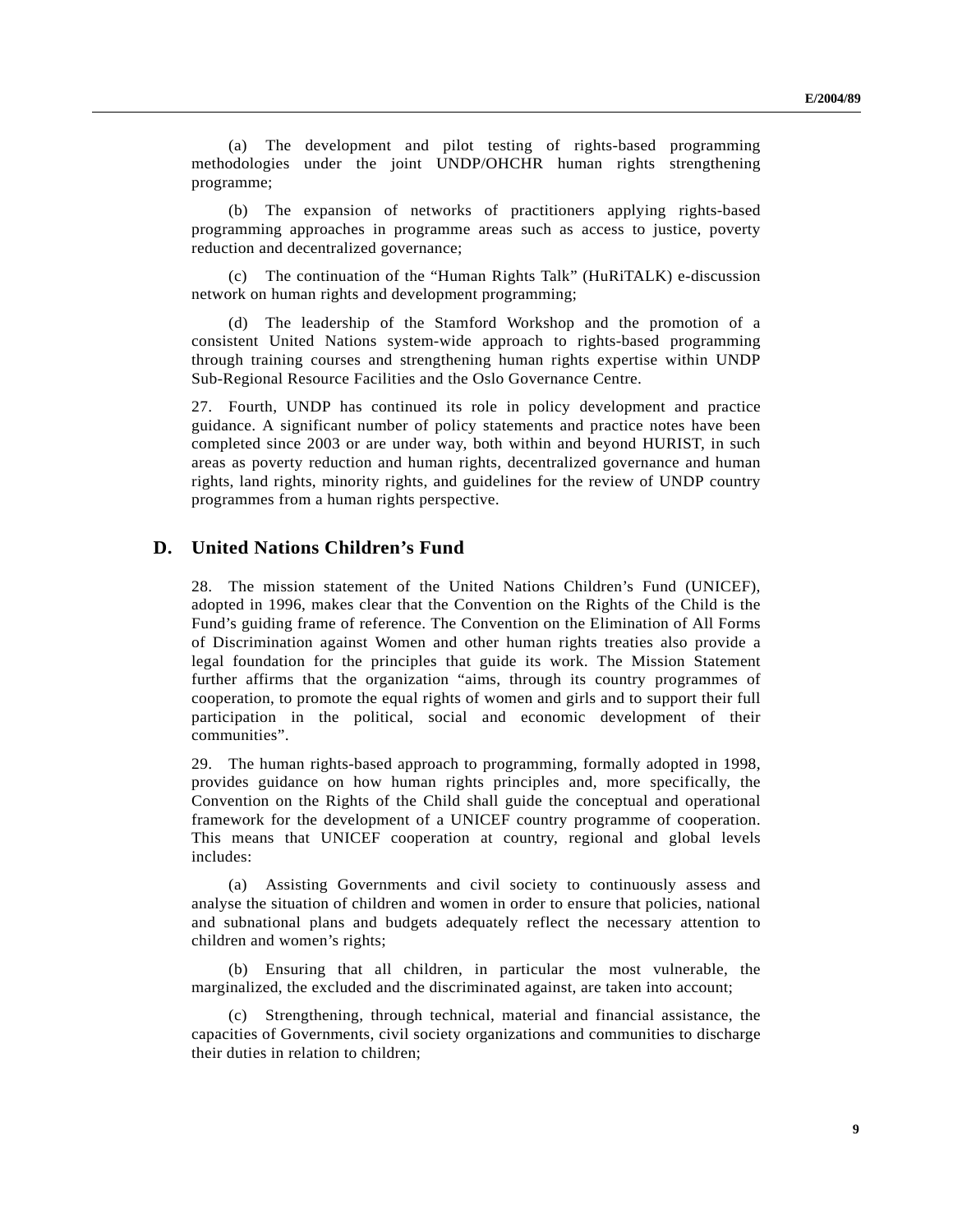(d) Facilitating the exchange of experiences, intensifying dialogue with partners, assessing progress and extracting lessons learned;

(e) Promoting close partnership within the United Nations country teams to ensure that children and women's rights are taken into consideration in the common country assessment/United Nations Development Assistance Framework and in the poverty reduction strategy papers.

30. UNICEF is conceiving operational tools to enhance the development of the human rights-based approach to programming in its work in all areas of intervention. It is also updating its planning and programming guidance.

31. In promoting the realization of children's rights, UNICEF works closely with OHCHR, the human rights treaty bodies, in particular the Committee on the Rights of the Child, and the special procedures of the Commission. UNICEF country offices actively encourage Governments to submit their reports to the Committee and promote civil society and youth participation in the reporting process. Direct inputs by UNICEF to the work of the Committee make an important contribution in shaping its understanding of country situations and in formulating its concluding observations.

32. Finally, UNICEF is involved in the implementation of and follow-up to the Action 2 Plan.

### **E. United Nations Population Fund**

33. The United Nations Population Fund (UNFPA) issued a policy statement on 16 January 2004 to provide its staff with a common framework for ensuring a human rights-based approach to programming. The framework promotes the integration of human rights in the Fund's work at headquarters and in the field. This initiative builds on the efforts of UNFPA, the United Nations human rights system, United Nations agencies, organizations and individuals working for equity and social justice.

34. UNFPA stresses the universality and indivisibility of human rights, their interdependence and interrelatedness, and makes the principles of nondiscrimination and equality, participation, inclusion and accountability elements of its mission statement. UNFPA is committed to addressing issues of reproductive health, gender equality, women's empowerment, population and development in an effort to improve the quality of life of individuals and ensure sustainable human development. In line with the Programme of Action of the International Conference on Population and Development, special attention is given to a rights-based approach to population and development with a focus on realizing the rights of the individual.

35. UNFPA believes that the effective application of a human rights-based approach within a development process that is sensitive to both culture and gender will lead to increased social inclusion and contribute to the alleviation of poverty. A human rights-based approach task force was established as a follow-up to the 2002 review on the extent to which country offices and country support teams had integrated the human rights-based approach into their programming. In 2003/2004, major achievements have included the development of a conceptual framework on a human rights-based approach to programming and a guidance note on culturally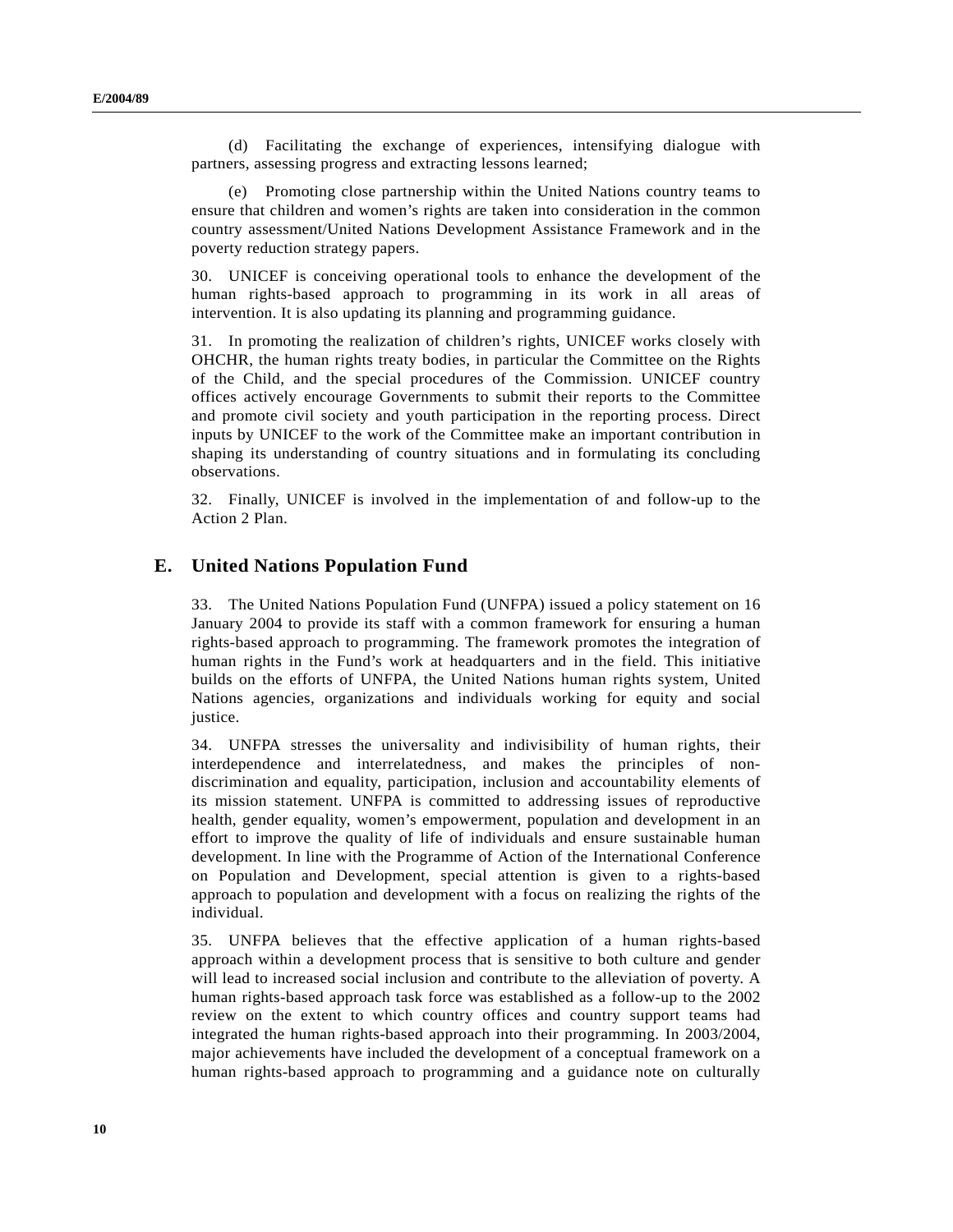sensitive programming approaches. Together with work on the linkages between culture, gender and human rights, they lay the groundwork for implementing the new UNFPA intercountry programme, 2004-2007.

36. The overall objective of the intercountry programme is to strengthen policy dialogue, development frameworks and programming processes by addressing specific challenges in five key substantive areas: population, poverty and development linkages; improving the quality of reproductive health services; addressing the needs of adolescents and youth; preventing HIV infection; and addressing gender equity and equality and human rights in different cultural contexts. This objective will be broadly supported by advocacy activities aimed at promoting partnerships based on results obtained in each of the substantive areas and at promoting an enabling environment to achieve the goals of the international conference.

37. At the inter-agency level, UNFPA contributed to a statement on common understanding of the human rights-based approach to development cooperation and has been actively engaged in the development of the plan of action on strengthening human rights-related United Nations action at the country level with regard to national protection systems and country teams. UNFPA contributed several reports on women's rights, reproductive rights and gender equality to the Commission on Human Rights and the Subcommission on the Promotion and Protection of Human Rights. UNFPA continues to work closely with the relevant treaty bodies and special rapporteurs.

#### **F. United Nations Environment Programme**

38. UNEP works on human rights issues under the mandate provided by principle 10 of the 1992 Rio Declaration on Environment and Development, which focuses on access to information, public participation and access to justice in environmental matters, as a means of improving environmental democracy and sustainable development. UNEP organized in 2002, jointly with OHCHR, an expert seminar to review and assess progress achieved since the United Nations Conference on Environment and Development in promoting and protecting human rights in relation to environmental questions and in the framework of Agenda 21. In February 2003, the Governing Council of UNEP/Global Ministerial Environment Forum adopted decision GC.22/17.II.B, requesting UNEP to intensify efforts in the provision of policy and advisory services in key areas of capacity and institution-building in the application of principle 10 of the Rio Declaration at the local and national levels. In implementing that decision, UNEP seeks to work both at the national and at the regional or global levels. At the national level, UNEP seeks to build the capacity of developing countries to implement principle 10 (which promotes a rights-based approach to environmental issues) through enhancement of laws, regulations, institutions and practices that will improve transparency, participatory decisionmaking and accountability in environmental matters. At the regional and global levels, UNEP seeks to facilitate a dialogue in developing countries on how best to further implement principle 10, including through the exchange of experiences among nations and by assessing the feasibility of developing global guidelines on principle 10.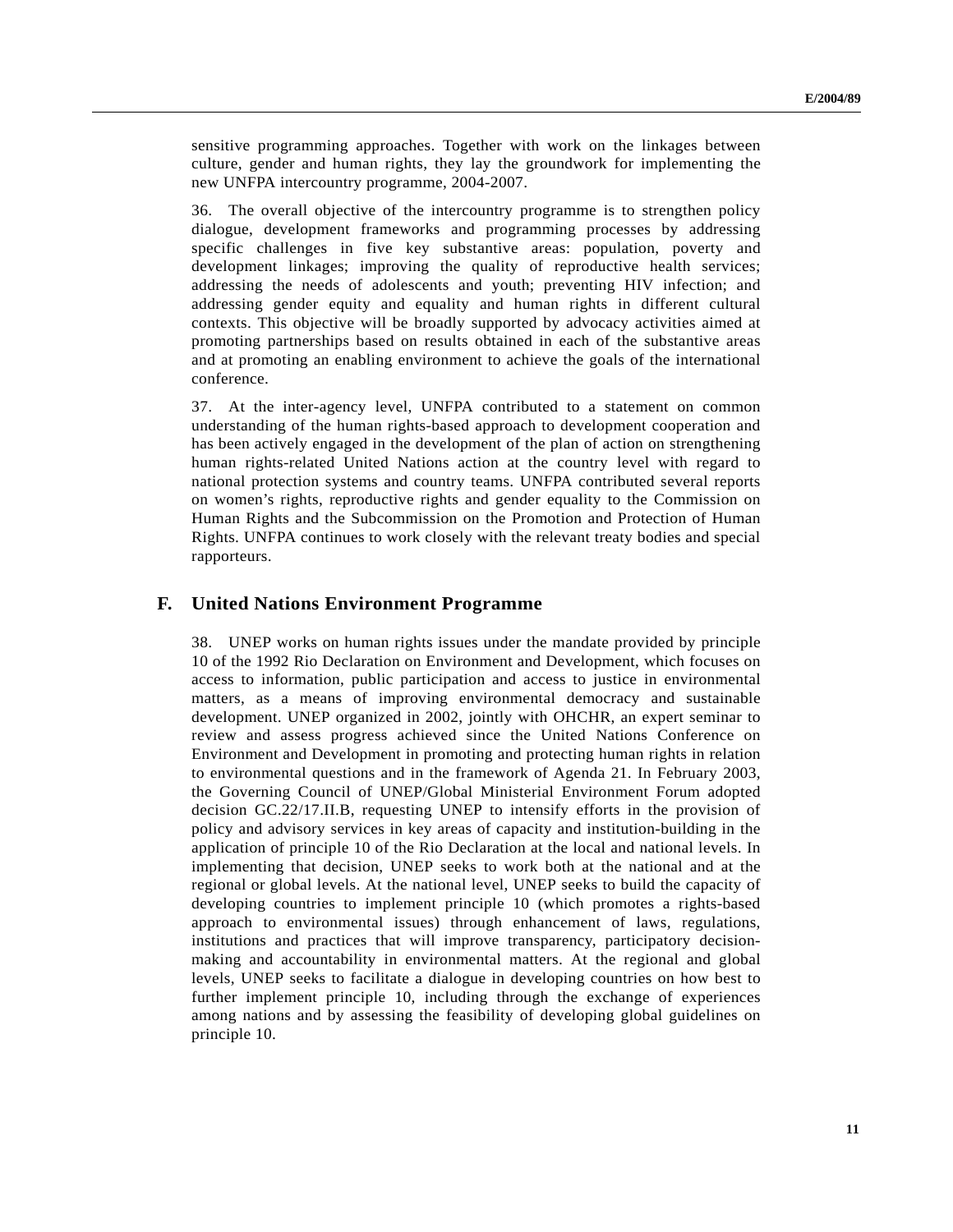### **G. United Nations Human Settlements Programme (UN-Habitat)**

39. The United Nations Human Settlements Programme (UN-Habitat) undertakes activities to promote and protect human rights, aiming to support the efforts of Governments at all levels, the civil society and national human rights institutions towards creating more inclusive cities and the full and progressive realization of the right to adequate housing as a component of the right to an adequate standard of living, as provided for in international human rights instruments and reaffirmed in the Habitat Agenda. These activities are initiated mainly through the two Global Campaigns, on Urban Governance and on Secure Tenure. The OHCHR/UN-Habitat United Nations Housing Rights Programme established in April 2002 is a joint effort of the two agencies under the Global Campaign for Secure Tenure to address normative and operational issues contributing to the implementation of one of the two principal goals of the Habitat Agenda: adequate shelter for all.

40. UN-Habitat integrates human rights in its work by undertaking activities (within and outside the joint programme) that aim to mobilize the potential and capacity of the stakeholders within the housing rights field at regional, national and local levels. It does so by seeking to: promote awareness of housing rights; facilitate exchange of experience, information and learning among partners; support United Nations treaty bodies and the Special Rapporteur of the Commission on Human Rights in monitoring implementation of the right to adequate housing; assist States to develop indicators, benchmarks and assessment tools for monitoring housing rights; promote development of relevant norms, standards and guidelines; promote awareness of gender dimensions of the right to adequate housing; support development of research capacities of national and regional institutions on housing rights; strengthen national human rights institutions and housing organizations with a focus on housing rights; protect and promote housing rights in emergency and post-conflict situations; and develop strategies and medium-term plans for capacitybuilding and technical cooperation in the area of housing rights.

### **H. Joint United Nations Programme on HIV/AIDS (UNAIDS)**

41. The Joint United Nations Programme on HIV/AIDS (UNAIDS) has since its inception in 1996 adopted a rights-based approach in its policies, programmes and activities. This approach is also in line with the Declaration of Commitment on HIV/AIDS adopted by the General Assembly in 2001. Towards this end, a Global Reference Group on HIV/AIDS and Human Rights was established in 2002 to serve as an independent advisory body to UNAIDS on the human rights aspects of the HIV pandemic.

42. UNAIDS deals with human rights as a cross-cutting issue in a number of ways, including: standard-setting; working with the United Nations human rights mechanisms; research, training and advocacy on HIV/AIDS-related human rights issues; strengthening networks on HIV/AIDS and human rights; engaging with legislators and other key actors on human right issues; technical assistance in policy development and legislative reform; and production of best practice publications. Activities relating to human rights are coordinated by the Law and Human Rights Unit in the Social Mobilization and Information Department of the secretariat.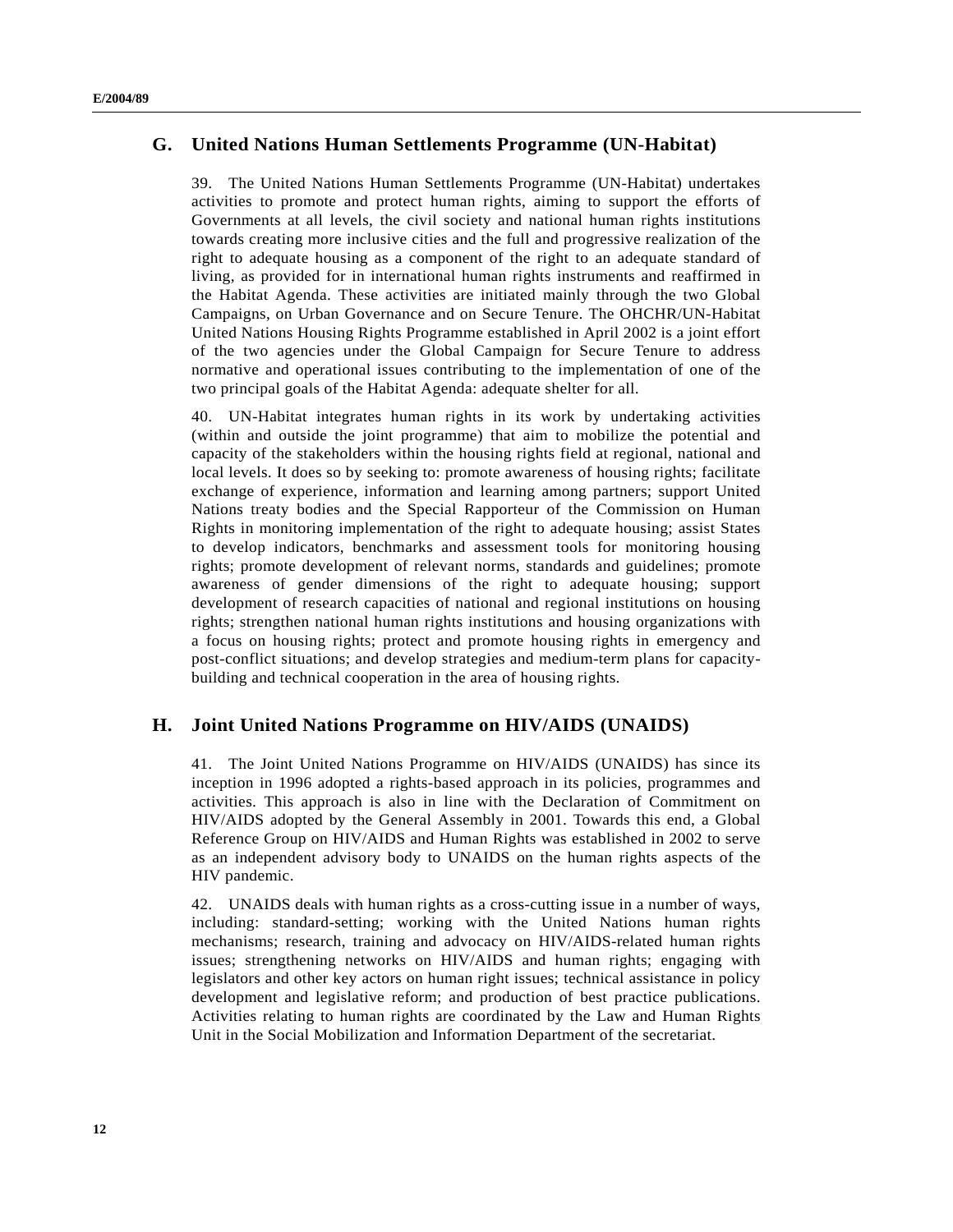43. In the area of standard-setting, UNAIDS and OHCHR (in collaboration with other partners) have developed the International Guidelines on HIV/AIDS and Human Rights, which provide guidance to Member States in meeting their human rights obligations in the area of HIV/AIDS. UNAIDS provides technical input to the work of the Commission on Human Rights, as well as the mainstreaming of HIV/AIDS issues into the work of the human rights treaty monitoring bodies and other mechanisms to strengthen understanding, monitoring and enforcement of HIV/AIDS-related rights. In 2003 the Committee on the Rights of the Child adopted general comment No. 3 (2003) on "HIV/AIDS and the rights of the child", with technical and financial support from UNAIDS. In 2003, UNAIDS and OHCHR held a discussion on HIV/AIDS and human rights with the special procedures mandateholders of the Commission with the aim of developing a strategic approach for the integration of HIV/AIDS-related issues into the work of the various special rapporteurs, independent experts and representatives of the Secretary-General.

44. UNAIDS, in collaboration with other partners and people living with HIV/AIDS, has conducted research in Uganda, India, Ghana, Mauritania, Côte d'Ivoire, Cameroon and Gabon to better understand the relationship between HIV/AIDS and human rights, especially HIV/AIDS-related stigma, discrimination and human rights violations. Current work includes a compilation of case studies of successful interventions to counter stigma and discrimination.

45. UNAIDS works with legislators and parliamentarians in all regions to strengthen their roles in the HIV/AIDS response and advance supportive HIV/AIDSrelated policies and legislation, including publication of a Handbook for Legislators on HIV/AIDS, Law and Human Rights in 1999, in collaboration with the Inter-Parliamentary Union, and of "What parliamentarians can do about HIV/AIDS — Action for children and young people" in 2003 in collaboration with UNICEF, European Parliamentarians for Africa and the Parliamentary Network on the World Bank.

46. Technical assistance in policy and legislative reform has been provided to a number of Governments, including Malawi, Cambodia, the Philippines, Ghana and India. UNAIDS organizes training on HIV/AIDS and human rights for government officials and policy makers, NGOs, lawyers, people living with HIV/AIDS, young people and national human rights institutions. It also coordinates funding of HIV and related human rights projects undertaken at the national level.

### **I. The Global Compact Office**

47. The Global Compact Office, located within the Executive Office of the Secretary-General, is working with OHCHR to promote the implementation of human rights principles by companies and other non-State actors. The Global Compact, the Secretary-General's voluntary corporate citizenship initiative in the areas of human rights, labour and the environment, includes more than 1,500 participants from companies, NGOs, labour, academia and Government in more than 70 countries.

48. In cooperation with OHCHR, the Global Compact Office is currently working on a number of human rights-related projects:

(a) At the Third Annual International Global Compact Learning Forum conference held in Brazil in December 2003, business and human rights was one of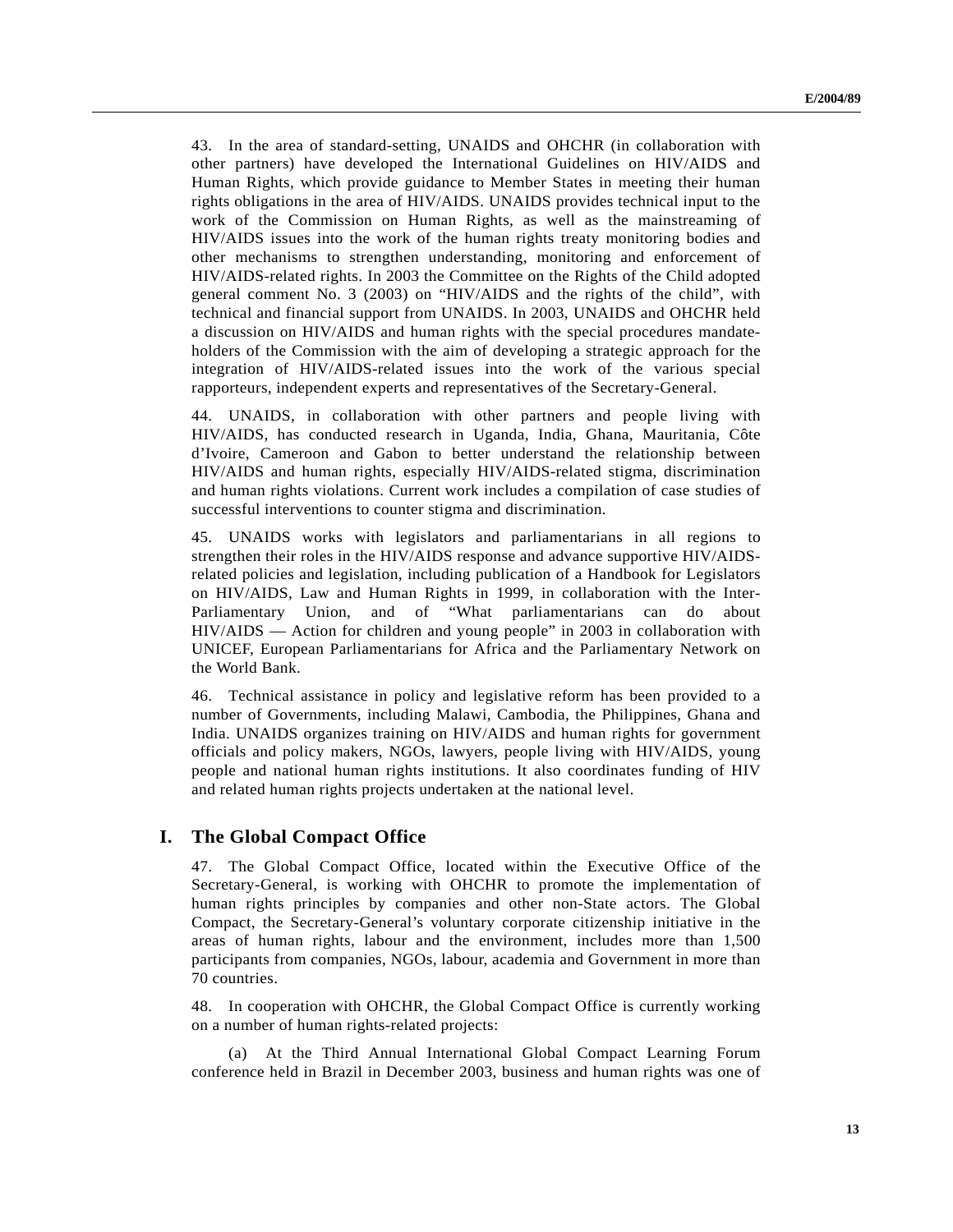the main topics. In addition to a plenary session, there were five groups devoted to business and human rights issues. A senior official from OHCHR participated in the conference and moderated a number of sessions. Building on the human rights materials presented at the conference, the Global Compact Office is now producing a publication on the Global Compact and human rights that will be published later in 2004. The publication will include four detailed case studies illustrating the experiences of HPB Billiton, British Petroleum, Hewlett Packard and Novo Nordisk in implementing the Global Compact's principles;

(b) In June 2004, the Global Compact launched a source book, "Raising the Bar", to assist companies in implementing the Global Compact principles, including the two human rights principles. The source book is the result of collaboration between the Global Compact Office and partner intergovernmental organizations and civil society;

(c) The Global Compact has entered into partnership with the Danish Institute for Human Rights — an independent national human rights institution — to assist in the advancement of United Nations human rights standards and principles and to help participating companies understand and implement the Global Compact's human rights principles;

(d) Finally, the Global Compact is examining with the International Finance Corporation and other organizations the idea of a joint human rights project on developing and articulating the business case for addressing human rights issues.

### **J. International Labour Organization**

49. Internationally recognized human rights are pivotal to the work of the International Labour Organization (ILO) and are integrated into every facet of it. ILO has adopted a comprehensive set of standards on all aspects of the world of work, comprising both fundamental human rights instruments (on freedom of association and collective bargaining, and the elimination of forced labour, child labour and discrimination) and other standards on more technical questions that nevertheless represent important human rights principles. The conventions have now received over 7,200 ratifications, and form the basis for policy in virtually all countries.

50. A ratification campaign for the eight fundamental ILO conventions, launched in 1995 following the World Summit for Social Development, has resulted in over 450 new ratifications of these instruments. As of June 2004, 103 of the 177 States members of ILO have ratified all eight, and 30 more have ratified seven.

51. In addition, ILO has a well-developed supervisory system for these standards, analysing some 2,000 government reports each year. This system, which has functioned in approximately its current form since 1927, combines technical analysis and discussion in the annual International Labour Conference. There are various complaints systems to supplement the regular supervisory capacity, as well as promotional approaches — especially under the Declaration of Fundamental Principles and Rights at Work — to supplement supervision.

52. These standards form the basis of ILO technical assistance and policy work. Over the last several years, more than 50 per cent of the resources spent by ILO technical cooperation programmes have been for assistance concerning human rights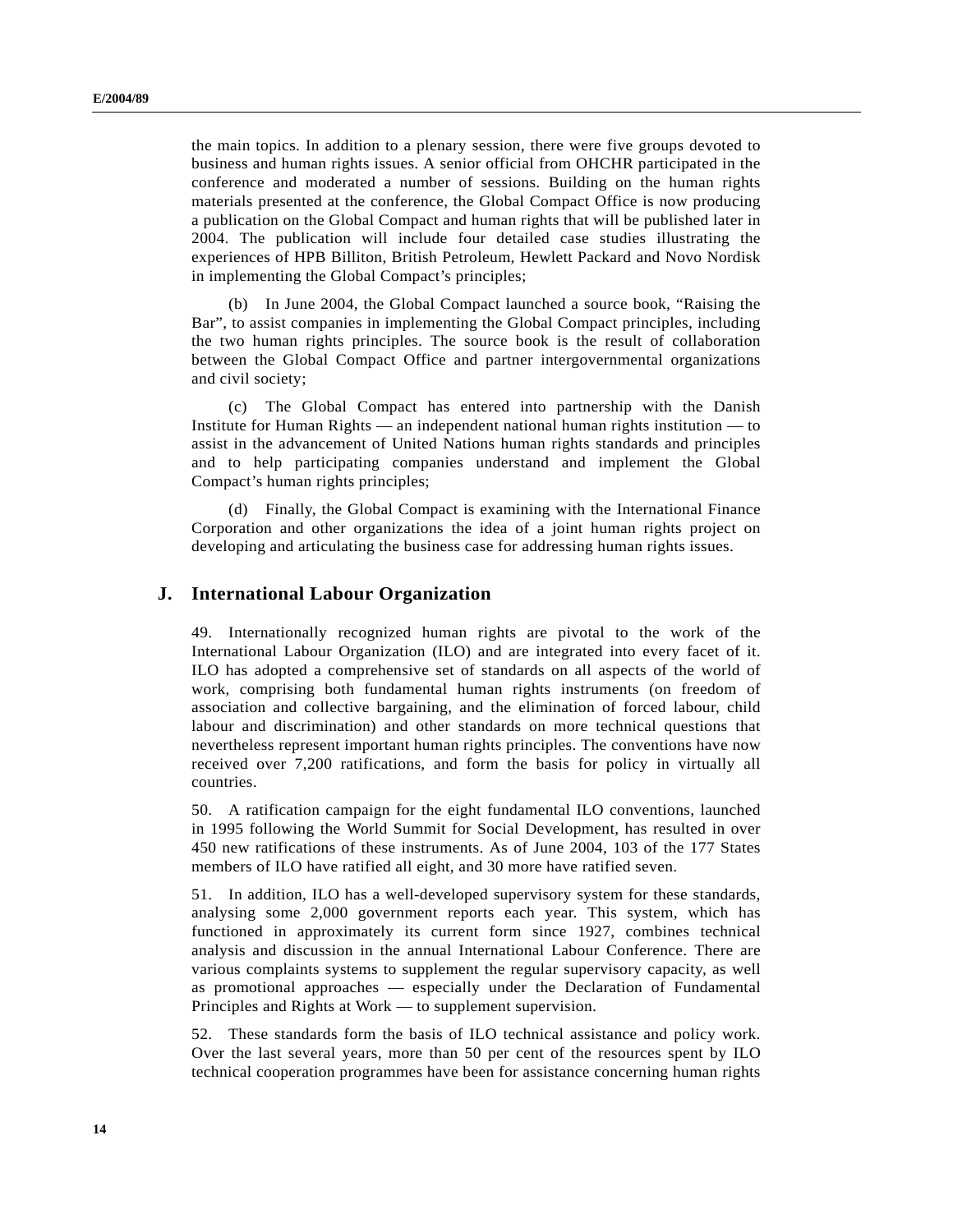questions. In addition to a number of smaller programmes, this includes the International Programme for the Elimination of Child Labour (IPEC), which has established technical cooperation in over 60 countries, and the action programmes under the Declaration.

53. ILO also continues to work closely and actively with the United Nations human rights system on issues related to the ILO mandate such as the human rights of migrant workers, indigenous and tribal peoples' rights, the human rights of women and economic, social and cultural rights generally. In particular, ILO participates actively in human rights treaty body sessions and regularly submits information to and engages in dialogue with them. The supervisory bodies of ILO also regularly refer to general comments and concluding observations of treaty bodies in their work, while the treaty bodies in turn rely heavily on ILO supervisory work.

54. Gender is a cross-cutting theme in all aspects of ILO work, from its own human resources policy to the advice and assistance it gives to its tripartite constituents.

55. Finally, ILO has been examining the effects of globalization, particularly on the poorest and most excluded of workers. The 92nd session of the International Labour Conference (June 2004) examined the report of the World Commission on the Social Dimension of Globalization and the new ILO follow-up report entitled "A fair globalization — the role of the ILO", and discussed how decent work for all could emerge from the process of globalization. This includes respect for the human rights of all in this process.

### **K. Food and Agriculture Organization of the United Nations**

56. Since 1996, FAO has introduced programmes to operationalize the right to food. The World Food Summit in 1996 reaffirmed the right to adequate food and everybody's fundamental right to be free from hunger. Following the Summit, the Director-General of FAO signed a memorandum of understanding with the High Commissioner for Human Rights on cooperation and follow-up, in particular:

(a) Assisting OHCHR in implementing objective 7.4 of the Plan of Action to clarify the normative content of the right to food;

(b) Increasing its efforts to provide information on the right to adequate food to the general public and to professionals, through, among other efforts, the publication of a book entitled *The Right to Food in Theory and Practice* and the publication in the FAO Legislative Studies Series of "Extracts from international and regional instruments and declarations and other authoritative texts addressing the right to food (No. 68, 1999)"; "Gender and law — women's rights in agriculture (No. 76, 2002)"; and "The right to adequate food in emergencies (No. 77, 2003)".

57. At the World Food Summit: five years later in 2002, heads of State and Government invited the FAO Council to establish an intergovernmental working group to elaborate, in a period of two years, a set of voluntary guidelines to support States' efforts to achieve the progressive realization of the right to adequate food in the context of national food security. The working group has held two sessions and one intersessional meeting since March 2003. It has had before it information papers prepared by the FAO secretariat on the following issues: targeting and reaching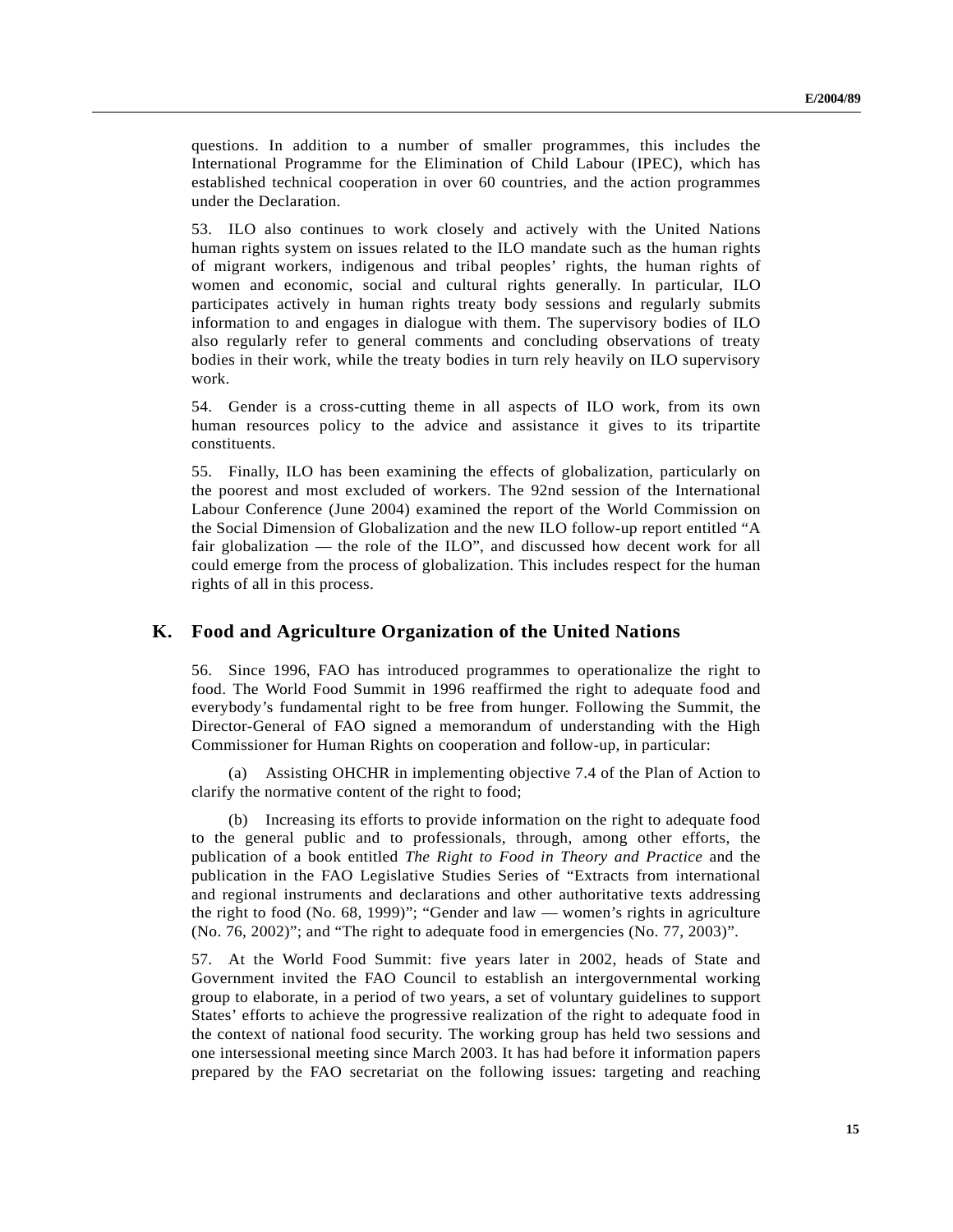disadvantaged and vulnerable groups; social safety nets and the right to food; recognition of the right to food at the national level; monitoring of the right to food; the international trading system and the right to adequate food; justiciability of the right to food; and food sovereignty. Country case studies have been conducted in Brazil, India, South Africa, Uganda and Canada.

58. Since its first session, the Bureau of the working group has produced draft voluntary guidelines as a basis for discussions. The working group will report to the FAO Committee on World Food Security by September 2004.

59. FAO identifies the finalization and adoption of voluntary guidelines as its most significant future challenge. FAO is also considering options to assist member States that wish to implement the voluntary guidelines. FAO will also carry out further work throughout its several departments to seek ways to mainstream more effectively the right to adequate food in its work. For example, FAO has collaborated with research projects and Governments to set up national seminars on the right to food in South Africa, Uganda, Mali and Sierra Leone.

60. FAO cooperates closely with the Special Rapporteur on the right to food and the Committee on Economic, Social and Cultural Rights. It reported to the latter on progress made in implementing the Covenant and participated in the drafting of the Committee's general comment No. 12 on the right to adequate food.

### **L. United Nations Educational, Scientific and Cultural Organization**

61. The United Nations Educational, Scientific and Cultural Organization (UNESCO) human rights mandate was established by article 1 of its Constitution. UNESCO has special responsibility with regard to the right to education, the right to participate in cultural life, the right to freedom of opinion and expression, including the right to seek, receive and impart information, and the right to enjoy the benefits of scientific progress and its applications. It is also working for the advancement of all human rights by means of education and research. In all its human rights activities, UNESCO pays special attention to the need to ensure equal opportunities for all and due integration of a gender perspective in all its activities.

62. UNESCO has played a leading role in the implementation of the Plan of Action of the United Nations Decade for Human Rights Education, 1995-2004, mainly through the promotion of national plans of action for human rights education, the implementation of national and subregional projects for the revision of curricula and textbooks, and the training of teachers and other educational personnel. UNESCO has also assisted OHCHR in the mid-term evaluation of the Decade. It has published many information and education materials on human rights, for example a three-volume manual on human rights for universities, revised and updated editions of *A Guide to Human Rights and Human Rights: Questions and Answers*, and guidelines for a rights-based approach to education. UNESCO, jointly with OHCHR, will elaborate the plan of action targeting the primary and secondary school systems for the first phase of the world programme for human rights education that the Commission on Human Rights, in its resolution 2004/71, recommended be launched in 2005.

63. In implementing its human rights activities, UNESCO is strengthening partnerships within the United Nations system and with other partners. The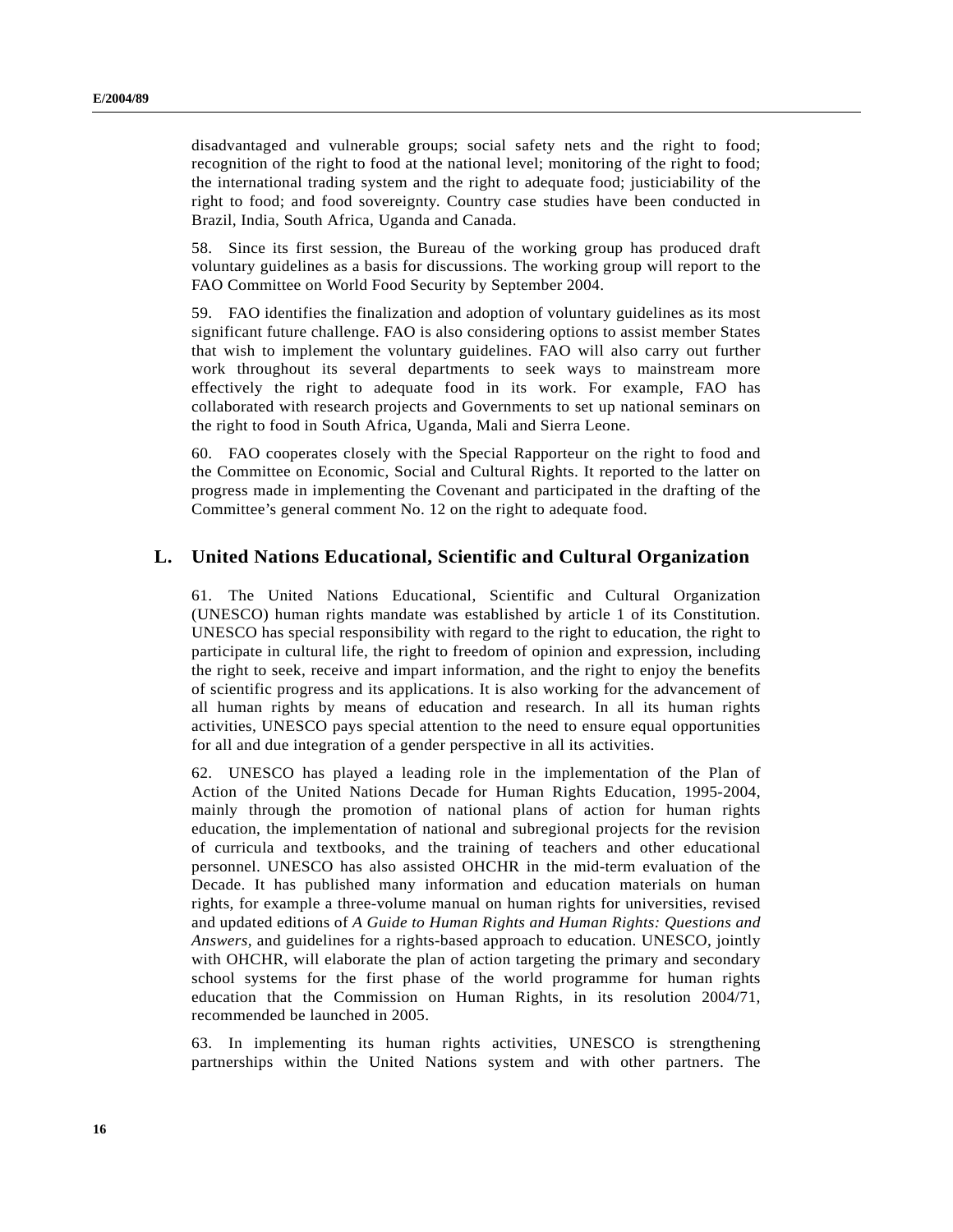memorandum of understanding between UNESCO and OHCHR, signed in February 2003, is a solid basis for developing further cooperation on human rights matters. UNESCO has also strengthened its collaboration with the Committee on Economic, Social and Cultural Rights through the establishment in 2001 of the Joint Expert Group between the Committee and the UNESCO Committee on Conventions and Recommendations on monitoring the right to education. The Group held its first and second meetings in May 2003 and May 2004 to explore ways and means of enhancing cooperation and a third meeting is scheduled for November 2004.

64. Strengthening partnerships as well as knowledge sharing were the underlying ideas of the World Forum on Human Rights, organized by the City of Nantes, France, from 16 to 19 May this year, at the initiative and with the support of UNESCO and in partnership with the French National Commission for UNESCO, OHCHR and ILO. The Forum brought together all actors involved in the advancement of human rights: States, intergovernmental and non-governmental organizations, the scientific community, media and business. The main themes discussed at the Forum were: human rights and terrorism; globalization and the struggle against all forms of discrimination and exclusion; and poverty as a violation of human rights.

65. Activities undertaken by UNESCO in the field of human rights include the protection of cultural diversity, the eradication of poverty, the promotion of access to fresh water, the improvement of access to education for all, including raising the quality of education, etc. At the last session of the UNESCO General Conference in October 2003, the member States adopted the International Declaration on Human Genetic Data, which aims to ensure that such data are not used for purposes that discriminate or that infringe human rights and fundamental freedoms. At the same session, the member States reaffirmed the mandate of the organization in the field of human rights by adopting two strategies: the Strategy on Human Rights and the Integrated Strategy to Combat Racism, Discrimination, Xenophobia and Related Intolerance.

66. The first responds to the specific recommendations addressed to UNESCO by the World Conference against Racism, Racial Discrimination, Xenophobia and Related Intolerance. The main lines of action include the Slave Route Project and research on slavery and the slave trade; development of cultural and educational programmes to counter racism and discrimination; preparation of teaching materials; and promotion of dialogue among civilizations.

67. The main lines of action of the second are human rights education, human rights research and standard-setting and monitoring. A central aim is the mainstreaming of human rights into all the programmes of the organization. A plan to integrate a human rights-based approach into the planning, implementation and evaluation of all UNESCO activities, mainly through the training of staff, is currently being prepared.

### **M. World Health Organization**

68. The World Health Organization (WHO) has designated health and human rights as a cross-cutting activity. The organization recognizes human rights as an important means for supporting its work, in particular by enhancing government accountability in relation to health, especially for the most vulnerable and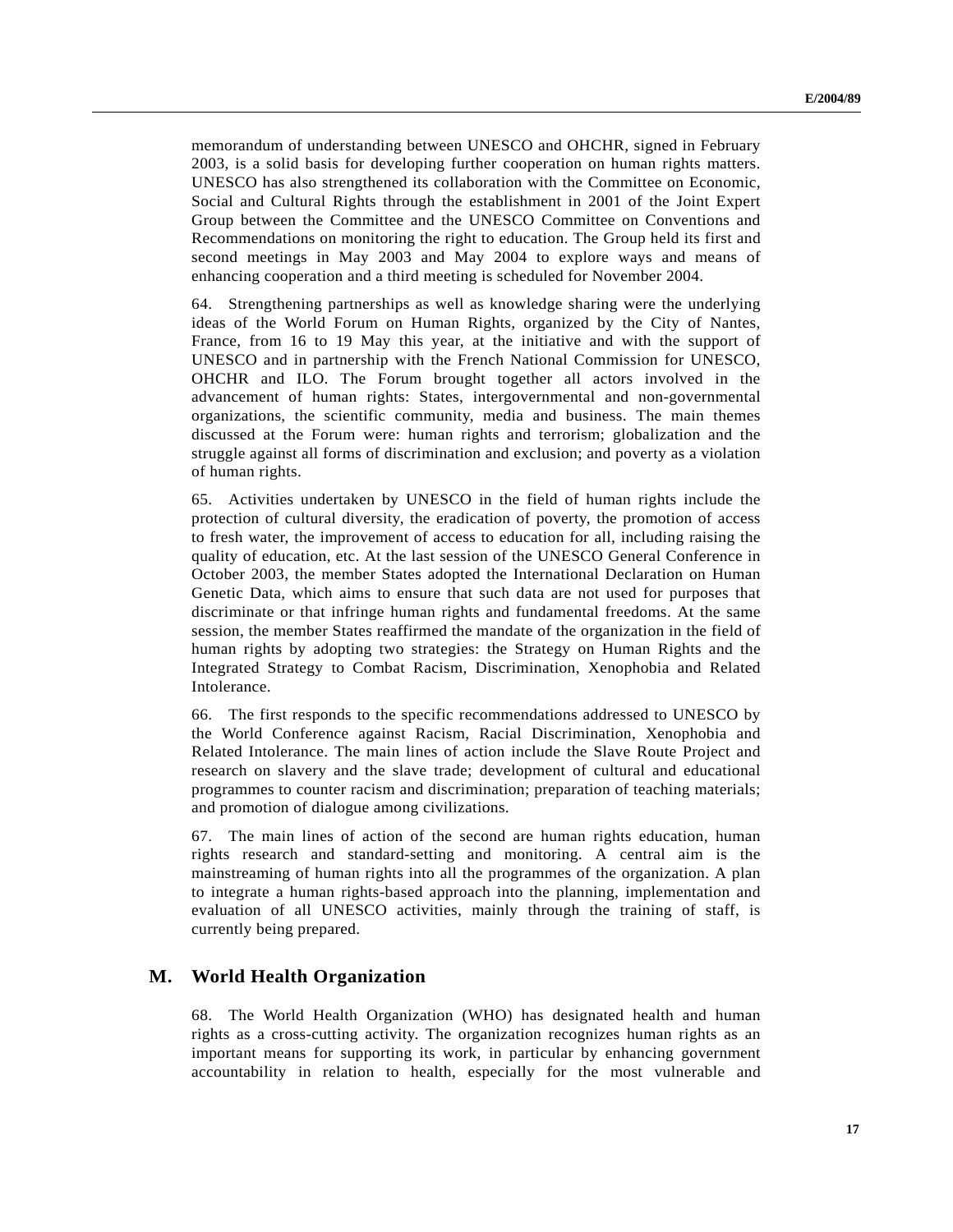marginalized population groups. The WHO Constitution enshrines health as a fundamental human right, and its member States have committed themselves to various human rights obligations relevant to health. WHO recognizes that its public health guidance to member States must, therefore, strive to promote and reinforce human rights.

69. WHO is working to enhance its role in providing technical, intellectual and political leadership in health and human rights. The main objectives of its human rights activities are to support Governments to integrate a human rights-based approach in health development through development of tools, training and projects; strengthen the WHO capacity to integrate a human rights-based approach in its work through policy development, research and training; and advance the right to health in international law and international development processes through advocacy, input to United Nations mechanisms and development of indicators.

70. Within WHO, the Health and Human Rights Team in the Department of Ethics, Trade, Human Rights and Health Law plays the role of catalyst, coordinator and facilitator of WHO technical work areas, ensuring consistent and coherent approaches to health and human rights across the organization. Human rights focal points are also located in all WHO regional offices, as well as in the various clusters at WHO headquarters.

71. Current WHO activities include the development of a health and human rights strategy, to serve as a policy platform for WHO work in this area. The strategy will be developed through a series of national and regional consultations in 2004/2005 and will be presented to WHO governing bodies in 2006. WHO is also working to streamline and coordinate its input to the United Nations human rights mechanisms. The organization is also working to develop practical tools to address key human rights issues relevant to its own health programmes by addressing laws, policies and practices and ensuring their conformity with human rights law as enshrined at the international, regional and national levels.

## **IV. Conclusions and recommendations**

72. **This brief outline of actions indicates that there appear to have been overall increases in human rights-supported programming by United Nations bodies, programmes and specialized agencies since 1999. However, it would be too simplistic to conclude that human rights have been integrated throughout the system, or indeed to assume that all organizations have done so to the same extent. Each organization seems to have used a different approach. However, on examination, a double-track approach becomes apparent. While organizations are increasingly seeking to contribute to the promotion and protection of human rights through their work, they are also increasingly perceiving human rights as a useful tool to implement their core mandates in an effective and sustainable manner.**

73. **It is important to underline that integrating human rights throughout a particular organization means more than having a unit or section that deals with human rights — it means that an organization adopts human rights as a conceptual and methodological framework for its work. Thus, organizations that have adopted human rights treaties as the normative basis for their work have applied a rights-based approach most extensively to their programming.**